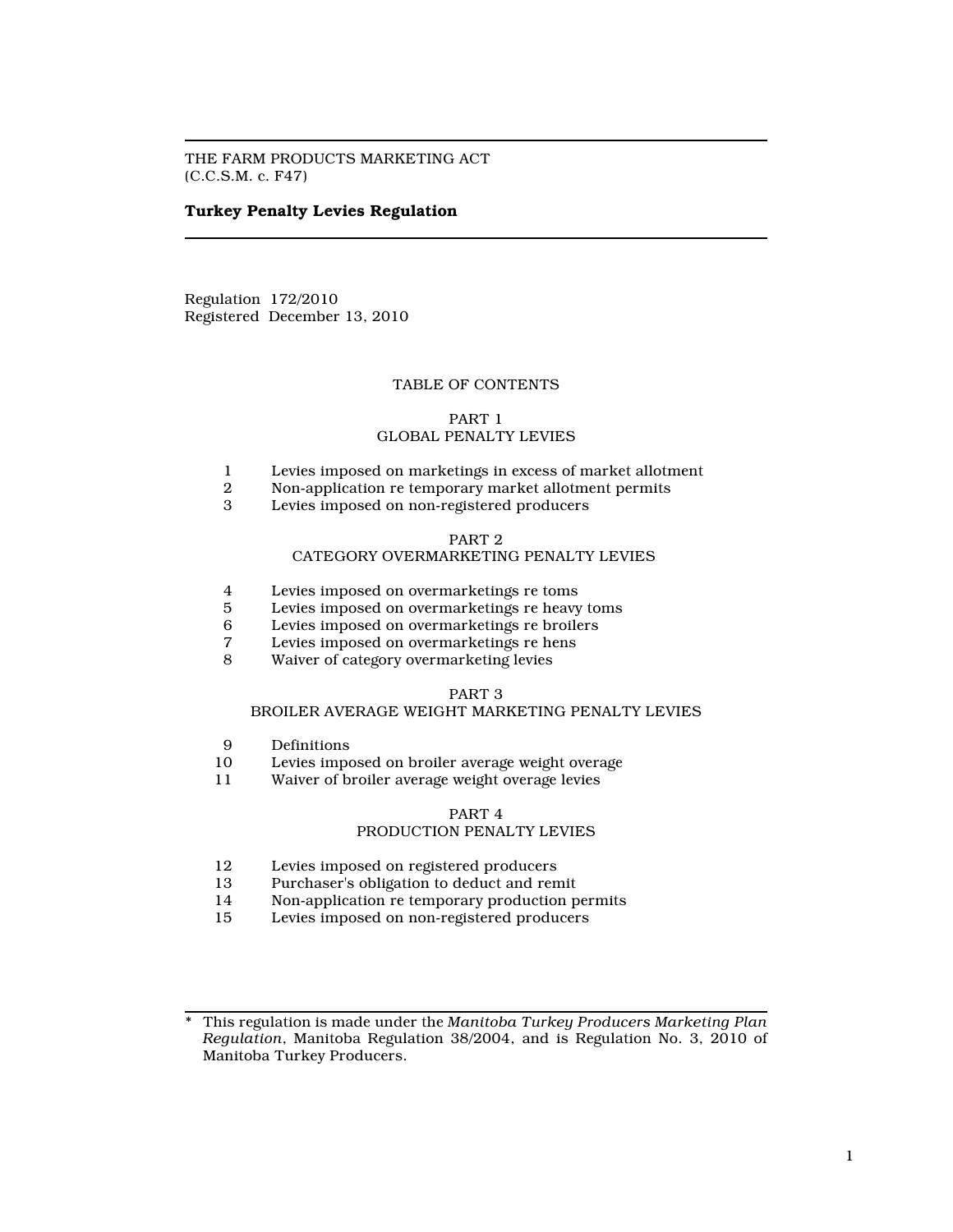# PART 5 POULT MARKETING PENALTY LEVIES

16 Levies imposed re poult marketings

# PART 6

# GENERAL

- 17 Non-application to poults
- 18 Live weight references
- 19 Special Treatment re turkey egg producers<br>20 Payment of levies
- 20 Payment of levies<br>21 Repeal
- 21 Repeal<br>22 Coming
- Coming into force

# PART 1

# GLOBAL PENALTY LEVIES

# Levies imposed on marketings in excess of market allotment

1 A levy is imposed on each person to whom this board has allotted a market allotment of \$0.30 per kilogram of turkey marketed by such person during any marketing year in excess of the aggregate of the market allotments allotted to such person for that marketing year.

#### Non-application re temporary market allotment permits

**2** The levies imposed under section 1 are not applicable to turkey marketed by a registered producer pursuant to a temporary market allotment permit.

# Levies imposed on non-registered producers

3(1) A levy is imposed on each person who markets turkey and is not registered as a producer with this board of \$10 per turkey marketed by such person.

3(2) The levy imposed under subsection (1) is not applicable for the first 99 turkeys marketed during the calendar year by such person.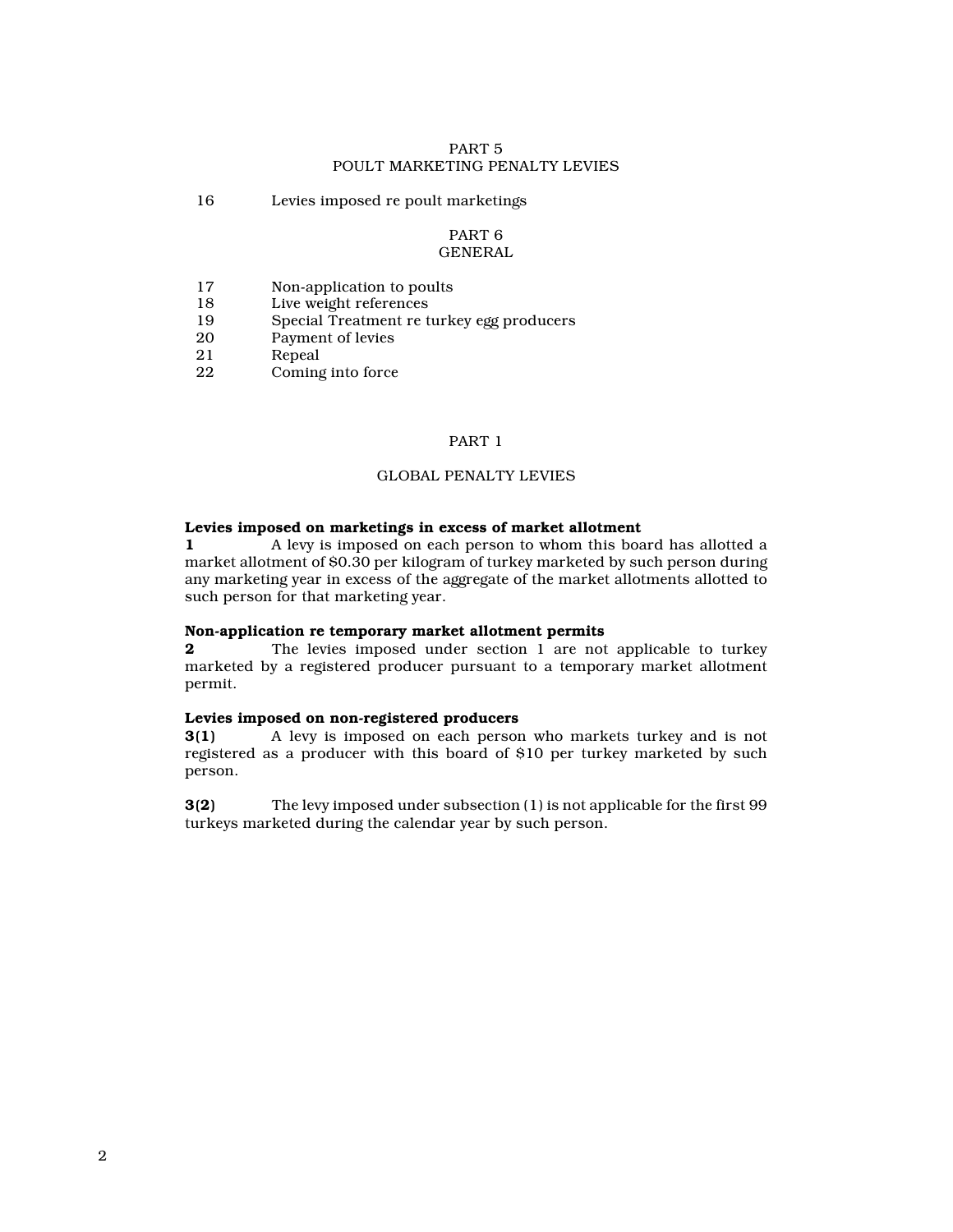## PART 2

# CATEGORY OVERMARKETING PENALTY LEVIES

## Levies imposed on overmarketings re toms

4 In addition to the levy imposed under Part 1, an additional levy is imposed on each registered producer who has been allotted a market allotment for toms and who markets turkeys as toms in excess of 105% of such market allotment in a marketing year (such excess amount referred to in this section as the "excess amount") equal to the excess amount multiplied by the difference between the minimum price per kilogram established by this board for toms and the minimum price per kilogram established by this board for hens on the day that such excess amount is marketed, or \$0.10 per kilogram, whichever shall be greater.

#### Levies imposed on overmarketings re heavy toms

5 In addition to the levy imposed under Part 1, an additional levy is imposed on each registered producer who has been allotted a market allotment for heavy toms and who markets turkeys as heavy toms in excess of 105% of such market allotment in a marketing year (such excess amount referred to in this section as the "excess amount") equal to the excess amount multiplied by the difference between the minimum price per kilogram established by this board for heavy toms and the minimum price per kilogram established by this board for toms on the day that such excess amount is marketed, or \$0.10 per kilogram, whichever shall be greater.

# Levies imposed on overmarketings re broilers

6 In addition to the levy imposed under Part 1, an additional levy is imposed on each registered producer who has been allotted a market allotment for broilers and who markets turkeys as broilers in excess of 105% of such market allotment in a marketing year (such excess amount referred to in this section as the "excess amount") equal to the excess amount multiplied by the difference between the minimum price per kilogram established by this board for broilers and the minimum price per kilogram established by this board for toms on the day that such excess amount is marketed, or \$0.10 per kilogram, whichever shall be greater.

#### Levies imposed on overmarketings re hens

In addition to the levy imposed under Part 1, an additional levy is imposed on each registered producer who has been allotted a market allotment for hens and who markets turkeys as hens in excess of 105% of such market allotment in a marketing year (such excess amount referred to in this section as the "excess amount") equal to the excess amount multiplied by the difference between the minimum price per kilogram established by this board for hens and the minimum price per kilogram established by this board for toms on the day that such excess amount is marketed, or \$0.10 per kilogram, whichever shall be greater.

#### Waiver of category overmarketing levies

8 In addition to the levy imposed under Part 1, the board may from time to time waive the application of a levy imposed on a registered producer under this Part upon the written request of such producer and the processor which is agreeable to the acquisition of such excess turkey from that producer, in circumstances where the board is satisfied that such excess was the result of matters which could not be reasonably anticipated by or were beyond the control of such producer, provided that such written request is received and approved by the board prior to the marketing of such turkeys.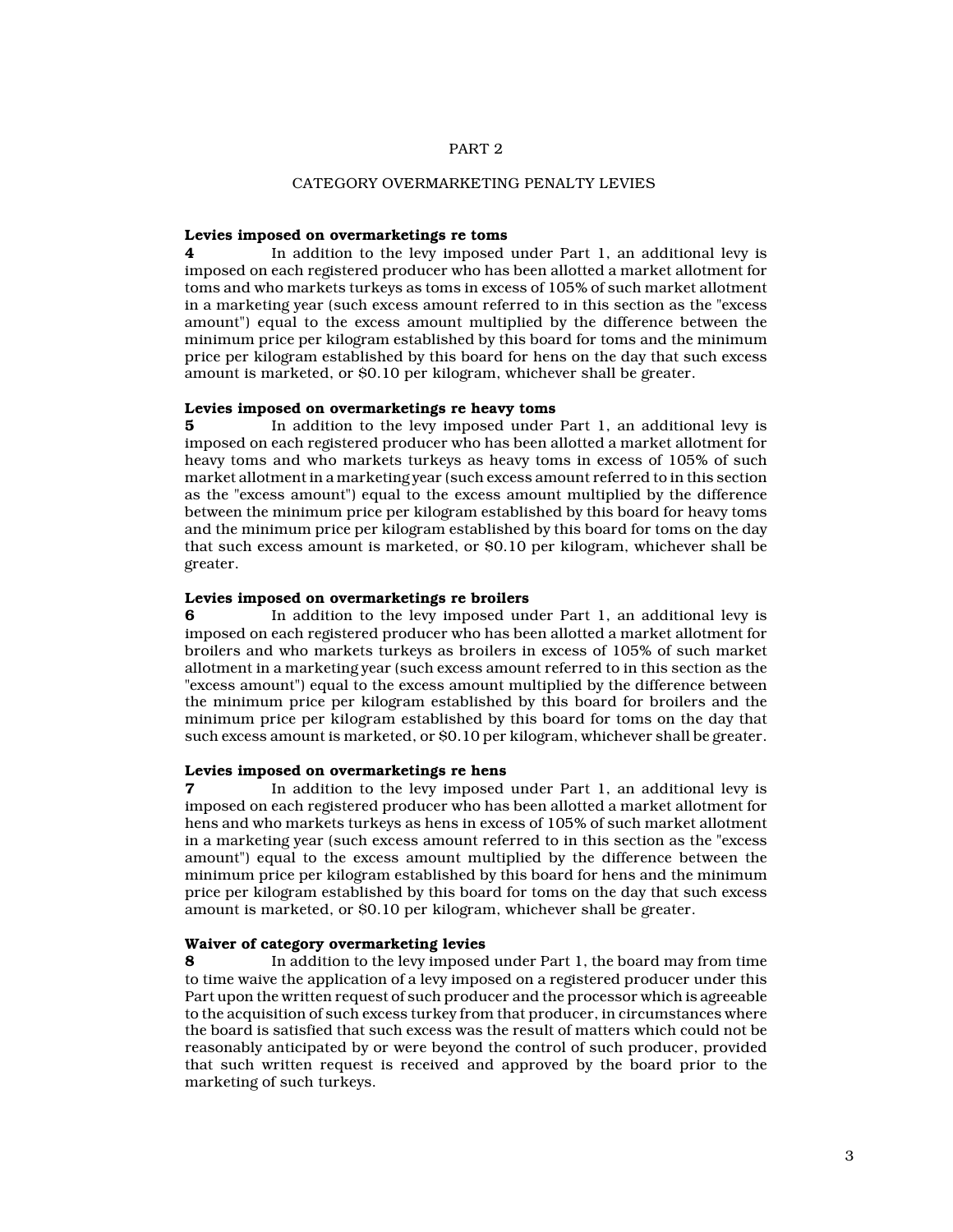# PART 3

# BROILER AVERAGE WEIGHT MARKETING PENALTY LEVIES

#### **Definitions**

9 In this Part,

"**broiler penalty amount**" for a marketing day means an amount per kilogram equal to the difference between the minimum price per kilogram established by this board for broilers and the minimum price per kilogram established by this board for hens on that day, or \$0.10 per kilogram, whichever shall be greater;

"**penalty weight**" for a registered producer means the total weight of turkeys marketed by a producer as broilers, minus an amount equal to the number of turkeys so marketed multiplied by 6.2 kilograms.

# Levies imposed on broiler average weight overage

10 A levy is imposed on each registered producer who markets turkeys as broilers each time that registered producer markets turkeys as broilers, equal to the penalty weight for that registered producer multiplied by the broiler penalty amount for that marketing day.

# Waiver of broiler average weight overage levies

11 The board may from time to time waive the application of the levy imposed on a registered producer under this Part upon the written request of such producer and the processor which is agreeable to the acquisition of such turkey as broilers from that producer, provided that such written requests are received and approved by the board prior to the marketing of such turkeys.

# PART 4

# PRODUCTION PENALTY LEVIES

# Levies imposed on registered producers

12(1) A levy is imposed on each registered producer of \$10 per turkey of a category raised or kept by such registered producer at any point in time during a marketing year in excess of the production quota allotted to that producer for that category in that marketing year.

12(2) The board may from time to time waive the application of all or a portion of the levy imposed on a producer under subsection (1) upon written request of such producer provided that such producer did not market turkey of that category during that marketing year in excess of the aggregate of the market allotment for that category allotted to that producer for that marketing year.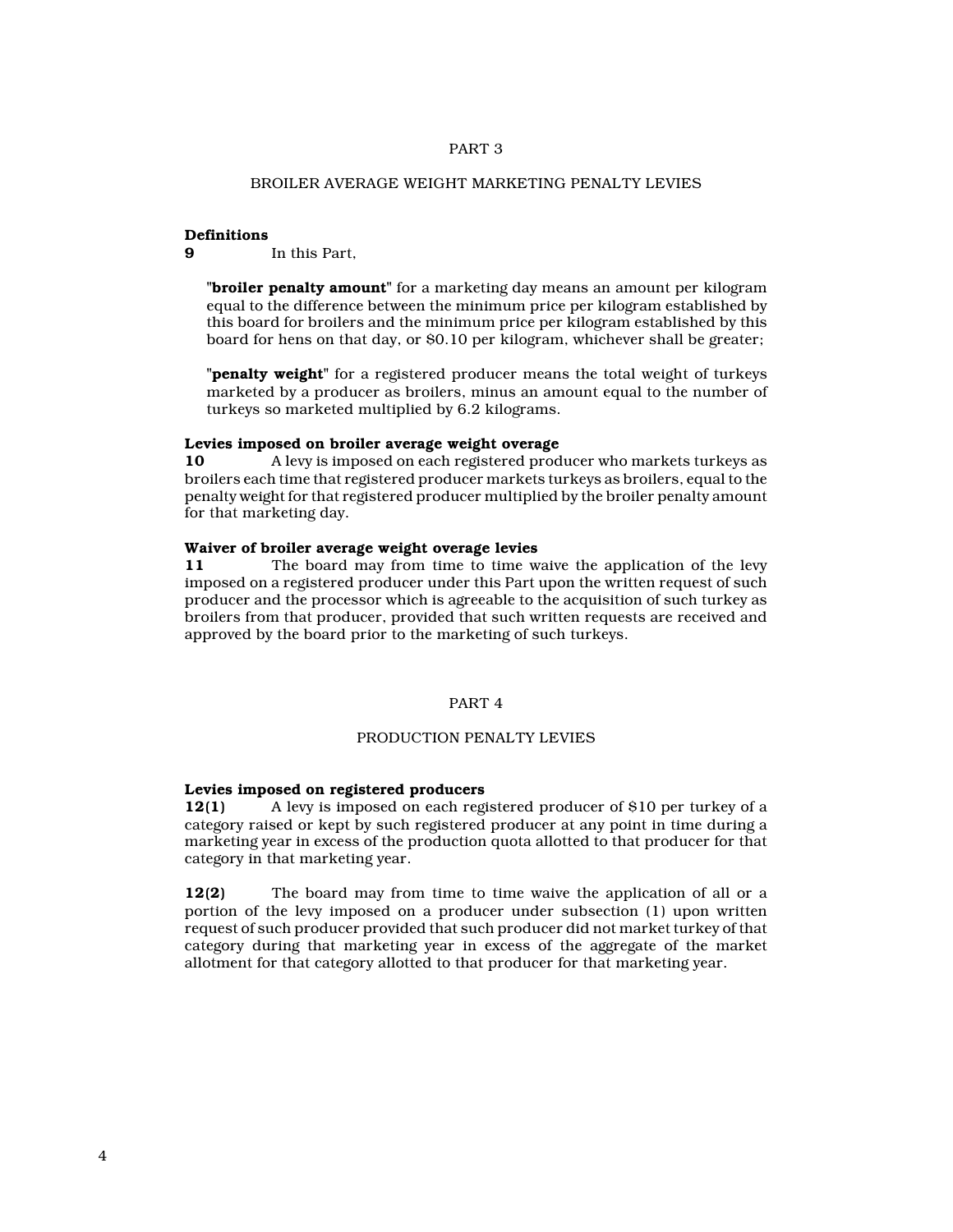# Purchaser's obligation to deduct and remit

13(1) Each operator of a poultry processing plant licensed under the Agricultural Products Standards Act (Canada) who receives live turkeys from a turkey producer shall deduct from the money payable for the turkeys all levies payable by the producer to this board under this Part and shall forward such levies to this board at its office, 895B Century Street, Winnipeg, MB R3H 0M3 not later than seven days from the last day of the week in which the turkeys were received.

13(2) The obligations of an operator of a poultry processing plant referred to in subsection (1) are only applicable to turkeys received from a turkey producer after such operator has received a notice provided by the board to such operator indicating that such turkey producer owes levies to the board under this Part and the amount of levies owed by such producer.

#### Non-application re temporary production permits

14 The levies imposed under section 12 are not applicable to turkey raised or kept by a registered producer pursuant to a temporary production permit.

# Levies imposed on non-registered producers

15(1) A levy is imposed on each person who raises or keeps turkey and who is not registered as a producer with this board of \$10 per turkey raised or kept by such person in excess of 99 turkeys raised or kept in a calendar year by such person.

15(2) The levy imposed under subsection (1) does not apply to a person who has provided the board with a satisfactory undertaking that he or she will market fewer than 100 turkeys in a calendar year, provided that such person markets fewer than 100 turkeys in that year.

# PART 5

# POULT MARKETING PENALTY LEVIES

#### Levies imposed re poult marketings

16(1) A levy is imposed on each producer who markets turkeys which are less than 10 days old of \$2 per turkey marketed by such person unless the recipient of such turkey has been issued a Poult Placement Permit authorizing that recipient to purchase or to otherwise take delivery of turkey from that person at the time of such marketing.

16(2) The levy imposed under subsection (1) is not applicable to the sale or delivery of turkey to a recipient in any calendar year if fewer than 100 turkeys less than ten (10) days old are marketed to that recipient in that calendar year by the person marketing such turkey.